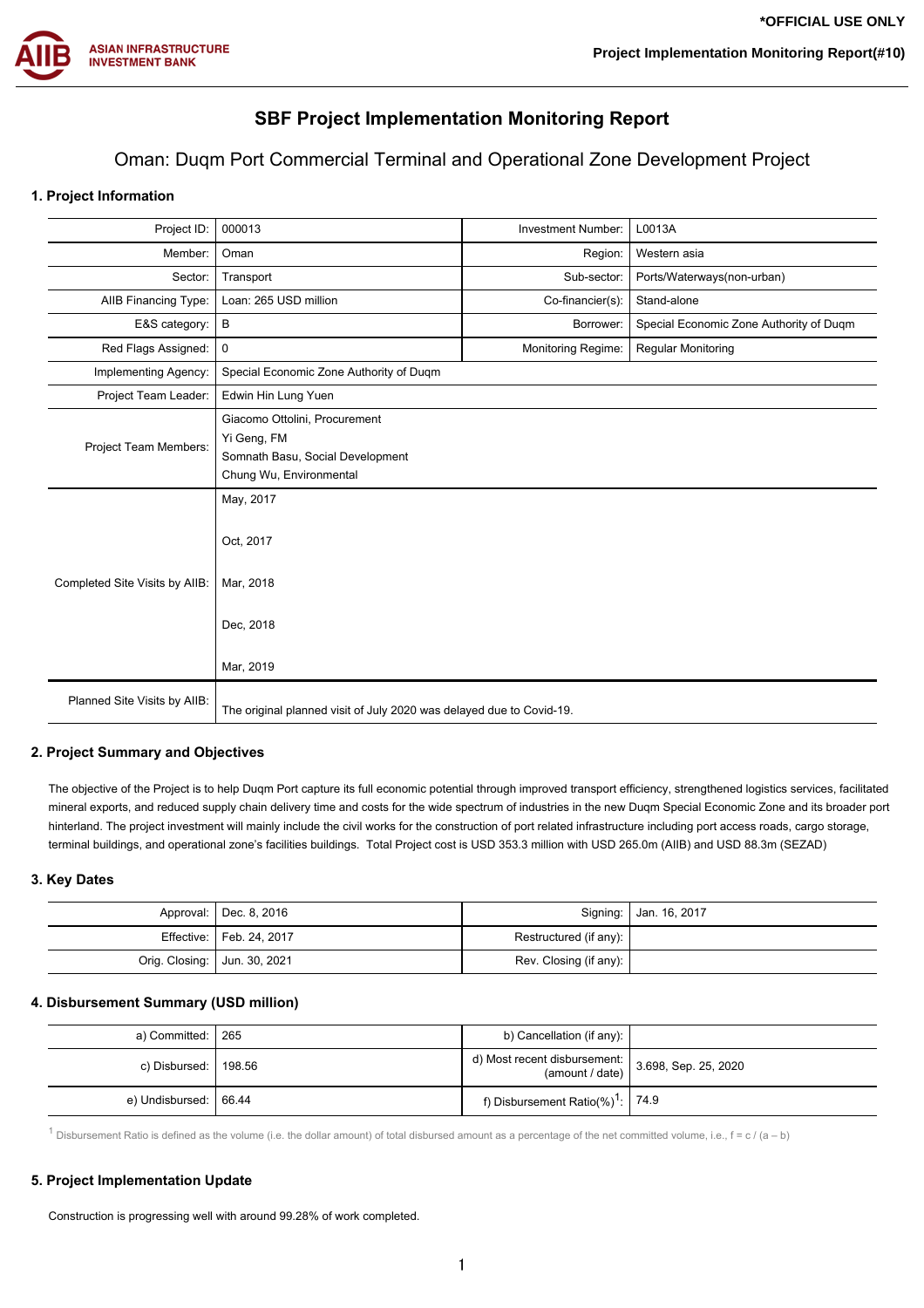

- Phase 1: completion was achieved on 10 Mar 2020.

- Phase 2: SEZAD is awaiting the Engineer's report to formalise the cost the second Extension of Time (EOT-2) cliams. Handing over inspections are being carried out for the remaining work and will be completed in September, and the Final Completion Certificate will be issued in October.

| <b>Components</b>                                                                                                | <b>Physical</b><br><b>Progress</b>                              | <b>Environmental &amp; Social Compliance</b>                                                                                                                                                                                             | <b>Procureme</b><br>nt |
|------------------------------------------------------------------------------------------------------------------|-----------------------------------------------------------------|------------------------------------------------------------------------------------------------------------------------------------------------------------------------------------------------------------------------------------------|------------------------|
| Component 1: Port related<br>infrastructure completed at the<br>terminals on the Commercial Quay<br>(US\$244.74) | <b>Physical Progress:</b><br>Approx. 99.28%<br>(as of Sep 2020) | Full compliance with Environmental & Social Safeguards<br>•Construction Environmental Management Plan (CEMP) in place and disclosed<br>on SEZAD and AIIB websites<br>Daily HSE site visits and Monthly HSE Audits are being carried out. | No issues              |
| Component 2: Construction<br>Supervision<br>(100% funded through counterpart)<br>funds)                          | Consultants were<br>recruited prior to<br>loan approval         | N/A                                                                                                                                                                                                                                      | No issue               |
| Component 3:<br><b>Project Management</b><br>(100% funded through counterpart<br>funds)                          | <b>Full Project</b><br>Management<br>Team on board              | N/A                                                                                                                                                                                                                                      | No issue               |

#### Financial Management:

We have received and reviewed the financial report ending June 2020 with minor feedback to SEZAD.

## **6. Status of the Grievance Redress Mechanism (GRM)**

We believe the GRM is functional and no issues have been received.

## **7. Results Monitoring**

Data will start to be collected from the end of this year.

## Baseline Year: Aug. 12, 2016 End Target Year: Dec. 31, 2030

| <b>Project Objective Indicators</b>                     | Year          | Target | Actual | Others, if any  |
|---------------------------------------------------------|---------------|--------|--------|-----------------|
| Annual gross revenues with the Project<br>(USD million) | Aug. 12, 2016 | 1.82   | 1.82   | <b>Baseline</b> |
| Annual gross revenues with the Project<br>(USD million) | Dec. 31, 2020 | 1.82   | N/A    |                 |
| Annual gross revenues with the Project<br>(USD million) | Dec. 31, 2021 | 100    | N/A    |                 |
| Annual gross revenues with the Project<br>(USD million) | Dec. 31, 2025 | 290    | N/A    |                 |
| Annual gross revenues with the Project<br>(USD million) | Dec. 31, 2030 | 360    | N/A    |                 |

| Intermediate Result Indicators                          | Year          | Target | Actual | Others, if any |
|---------------------------------------------------------|---------------|--------|--------|----------------|
| Total dry bulk mineral annual exports<br>(millions Ton) | Aug. 12, 2016 | 5.5    | 5.5    | Baseline       |
| Total dry bulk mineral annual exports<br>(millions Ton) | Dec. 31, 2020 | 5.5    | N/A    |                |
| Total dry bulk mineral annual exports<br>(millions Ton) | Dec. 31, 2021 | 6.6    | N/A    |                |
| Total dry bulk mineral annual exports<br>(millions Ton) | Dec. 31, 2025 | 11.8   | N/A    |                |
| Total dry bulk mineral annual exports<br>(millions Ton) | Dec. 31, 2030 | 19.7   | N/A    |                |